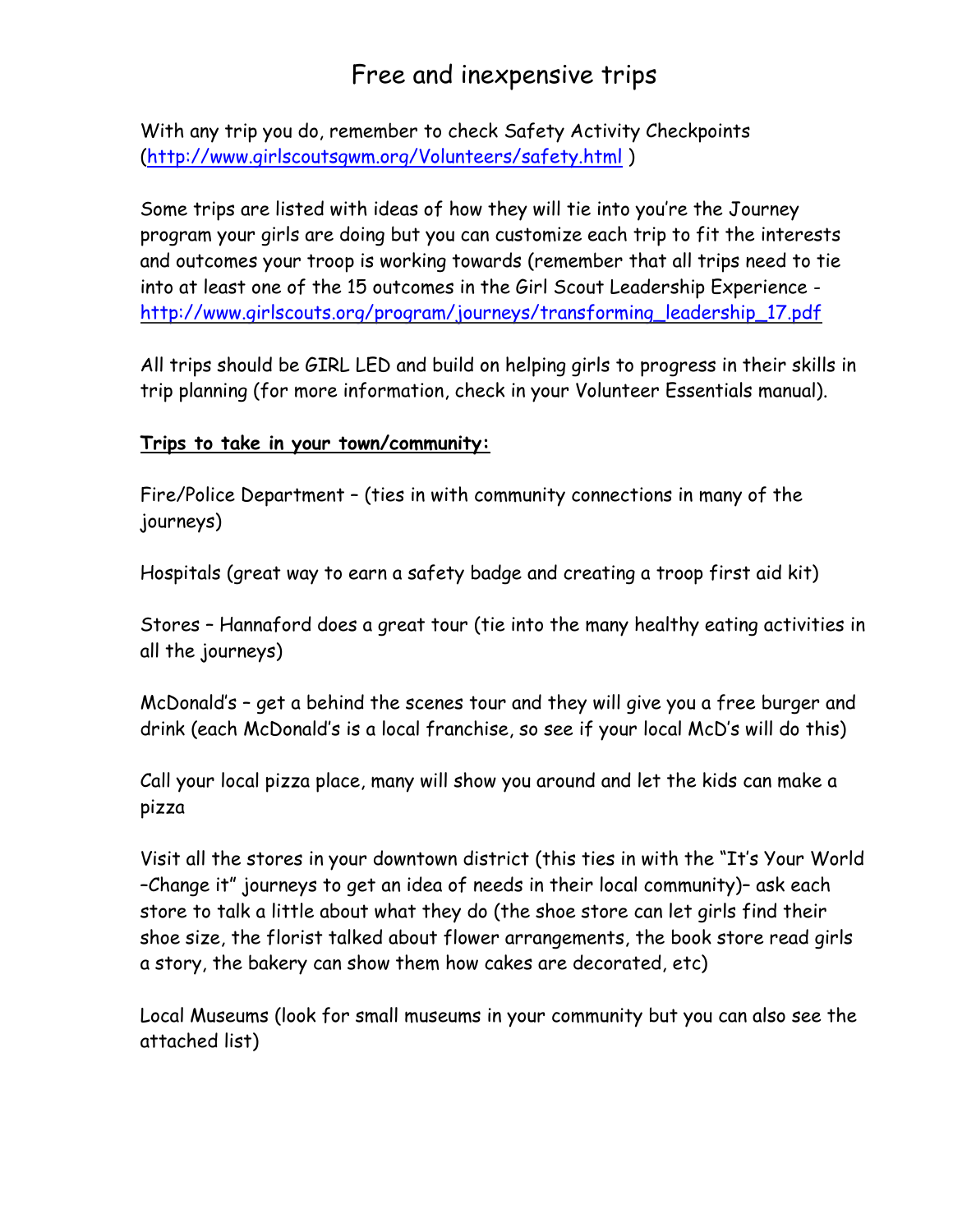Bank (a great way for girls to learn about investing the money they earn if they are planning an extended trip)

Local Pet store

Local Airport

Town Historical Societies (they love to have girls visit to learn about their town) Find out about local organizations that girls can visit or that will send members to speak to the girls (the VFW has given talks on Flag Etiquette and has donated flags to troops)

Nearby college – often they have free tours (science departments are great to tie into "It's Your Planet – Love it). PSU in Plymouth, NH has a Weather Center and an indoor planetarium.

Local Ice or Roller skating rink (remember to get a certificate of insurance)

Beautician School – Talk to some one in administration. They will talk to girls about personal hygiene and may also be able to give manicures, pedicures, etc .

Humane Society – If you go with donations (paper towels, pet supplies) they really appreciate it. Call ahead to ask what they need.

TV , Cable Access or Radio station – Girls can learn about media and may also be able to do a Girl Scout PSA – great for the MEdia Cadette Journey

Local Newspaper – connect to It's Your Story – Tell It

State House – call your town's representative and see if you can get a tour

Home Depot and Lowes– you can schedule a trip for when they have their kid's workshops and girls can make a hands on project

Michael's Craft Store offers Saturday kid's crafts for free or a nominal fee. You can check out their schedule on [http://www.michaels.com/art/online/static?page=kids\\_events](http://www.michaels.com/art/online/static?page=kids_events)

Know your girls! Find out if family members have an affiliation that could be used for trip ideas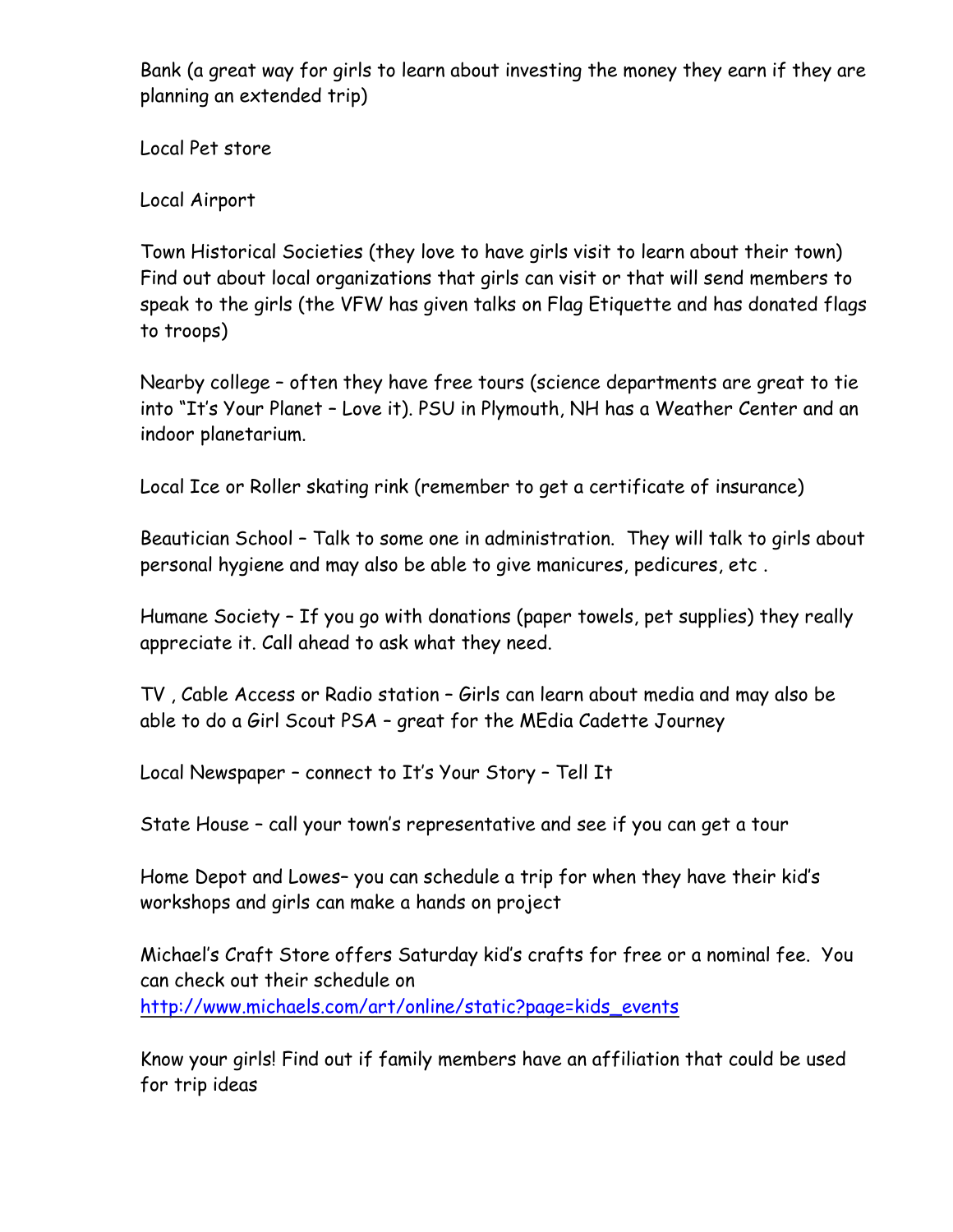## **Outdoors activities:**

Fish Hatcheries – great trips – there are hatcheries located all around NH and VT. For info in VT go to [http://www.vtfishandwildlife.com/fisheries\\_hatcheries.cfm](http://www.vtfishandwildlife.com/fisheries_hatcheries.cfm) For info in NH go to [http://www.wildlife.state.nh.us/Inside\\_FandG/hatcheries\\_visitor\\_centers.htm](http://www.wildlife.state.nh.us/Inside_FandG/hatcheries_visitor_centers.htm)

There are several Audubon's in NH and VT – find one near you at <http://www.audubon.org/search-by-zip>

Site to US state parks with ideas of things for children [http://www.discovertheforest.org](http://www.discovertheforest.org/) There is also a Junior Ranger program girls can participate in (there is one park in NH and one in VT that participates) to find out go to <http://www.nps.gov/learn/juniorranger.cfm>

Maple Sugaring – (we have a GSGWM Maple Sugaring Patch) In NH - <http://www.nhmapleproducers.com/> In VT- <http://www.vermontmaple.org/>

Apple Picking (we have a GSGWM Apple Quest Patch) – find a local apple orchard near you at<http://www.applejournal.com/trail.htm>

Camping:

Link to our council property page (your girls can earn their GSGWM Super Troop Camper Patch)<http://www.girlscoutsgwm.org/Volunteers/council-properties.html>

State parks are very inexpensive. To find out about NH state parks <http://www.nhstateparks.org/> and to find out about VT state parks <http://www.vtstateparks.com/>

Looking to camp on the ocean? Salisbury Beach Reservation (right on ocean, \$20 a night for electric and water on site) http://www.mass.gov/dcr/forparks.htm

Eastern Mountain Sports Stores [www.ems.com](http://www.ems.com/) – will teach the girls about equipment they need for camping and they offer a Girl Scout member discount twice a year (club days).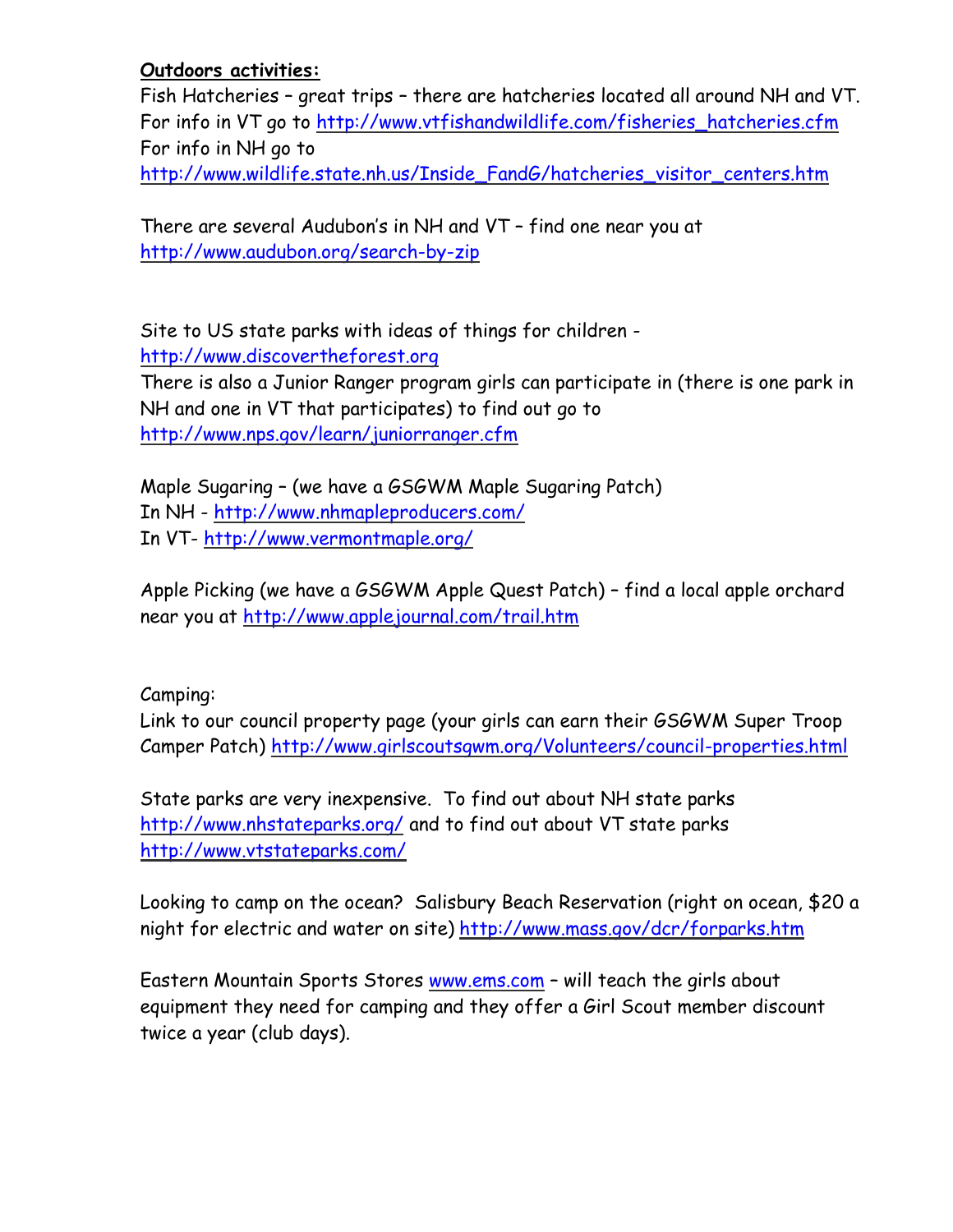**Patch programs:** Check out all that GSGWM has to offer at <http://www.girlscoutsgwm.org/Girls/patch-programs.html>

Walk the freedom trail in Boston (USS Constitution and museum are free and were great). You can get a scavenger hunt from the Girl Scouts of Eastern Mass website and then purchase patches for girls who walk all or part of the trail <http://www.girlscoutseasternmass.org/forms/Patch-Freedom-Trail.pdf>

**State Specific** (for attractions that have a cost, you can check for free passes at your local library):

NH (to see a list of many NH activities go to [http://www.familydaysout.com/kids](http://www.familydaysout.com/kids-things-to-do-usa/newhampshire/)[things-to-do-usa/newhampshire/](http://www.familydaysout.com/kids-things-to-do-usa/newhampshire/) )

Stony field yogurt, Londonderry- visits the factory store and if you call ahead, you can get an educational experience – contact [vc@stonyfield.com](mailto:vc@stonyfield.com) or 603-437-4040, x3270.

Franconia Notch – you can visit the museum at the base of the flume for free and there are lots of great places to pull off and learn about the notch (Basin, Boise Rock, Old Man Memorial). There is also a free ski museum at the Cannon Tram.

Loon Wildlife Sanctuary in Moultonborough (free) [http://www.loon.org/loon](http://www.loon.org/loon-center-markus-sanctuary.php)[center-markus-sanctuary.php](http://www.loon.org/loon-center-markus-sanctuary.php)

Charmingfare Farm in Candia <http://www.visitthefarm.com/>

Wright Museum in Wolfeboro http://www.wrightmuseum.org/

Currier Museum in Manchester is free for children

Clark House in Wolfeboro

Remick Farm in Tamworth

Ramblin' Vewe Farm in Gilford, NH (call ahead for a tour and there are also great hiking trails around the property)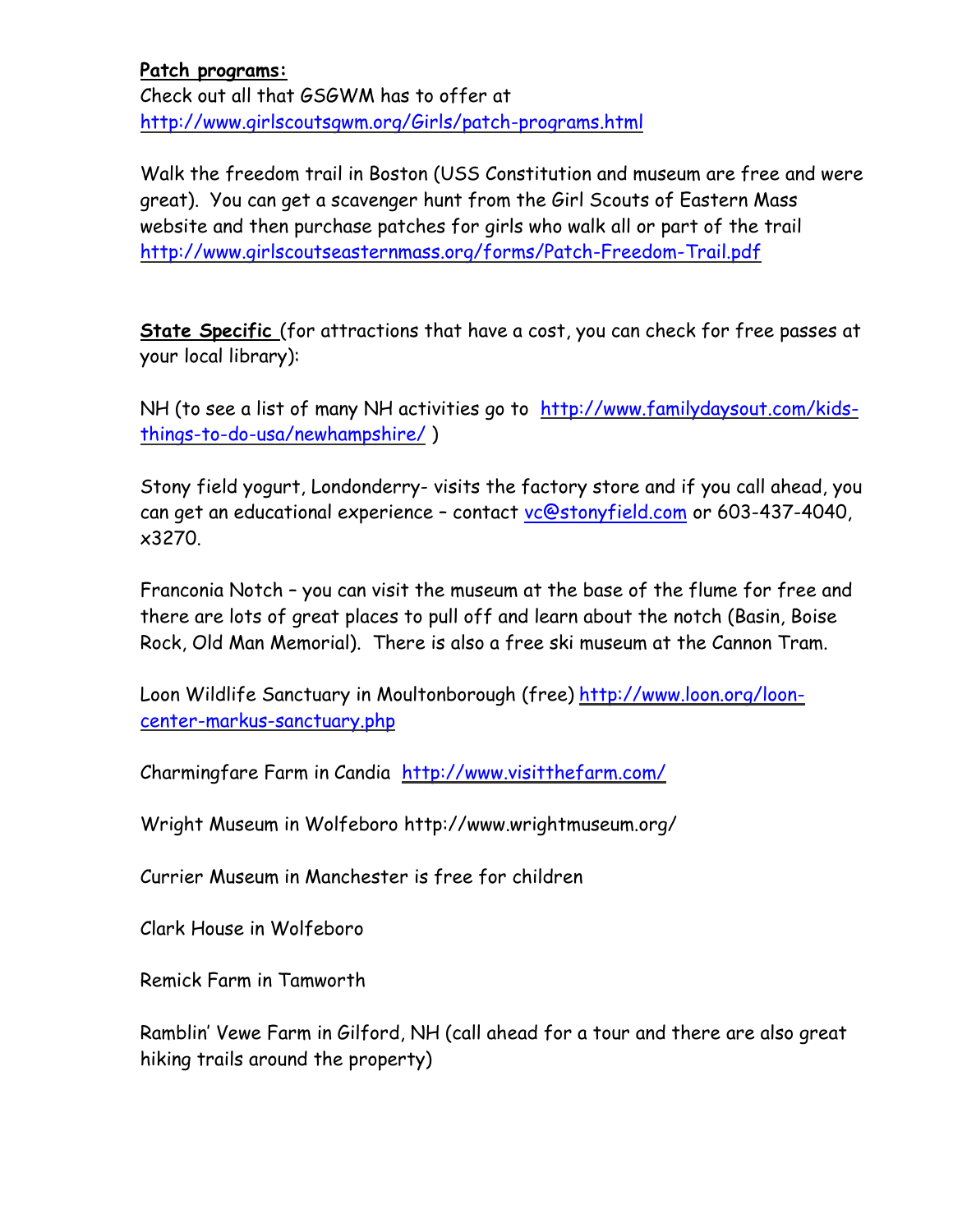VT –(to see a great list of fun things to do in VT check out <http://www.familydaysout.com/kids-things-to-do-usa/vermont> )

Adams Farm 15 Higley Hill Rd., Wilmington VT, 05363 464-3762 http://www.adamsfamilyfarm.com

Ben & Jerry's Rte. 100, PO Box 240, Waterbury VT, 05676 http://www.benjerry.com

Cabot Creamery Cabot Creamery Rte. 2 to Rte. 215, Cabot, VT 05647 800-837-4261 http://www.cabotcheese.com/visitus.html

Crowley Cheese Factory off Rt.103, Heraldville, south of Rutland, VT 259-2340

Fernwood Llama Farm 9 Gould Road, Tunbridge, VT 05077 889-9611

Horticultural Research Center Green Mountain Drive, South Burlington, VT http://pss.uvm.edu/dept/hort\_farm/

King Arthur Flour Norwich, VT 800- 827- 6836

Lake Champlain Chocolates 750 Pine Street, Burlington, VT 05401 864-1807 www.lakechamplainchocolate.com

Neighborly Farms Rob and Linda Dimmick, Randolph Center, VT

New England Culinary Institute 250 Main St., Montpelier VT, 05602 223-6324 www.necidining.com